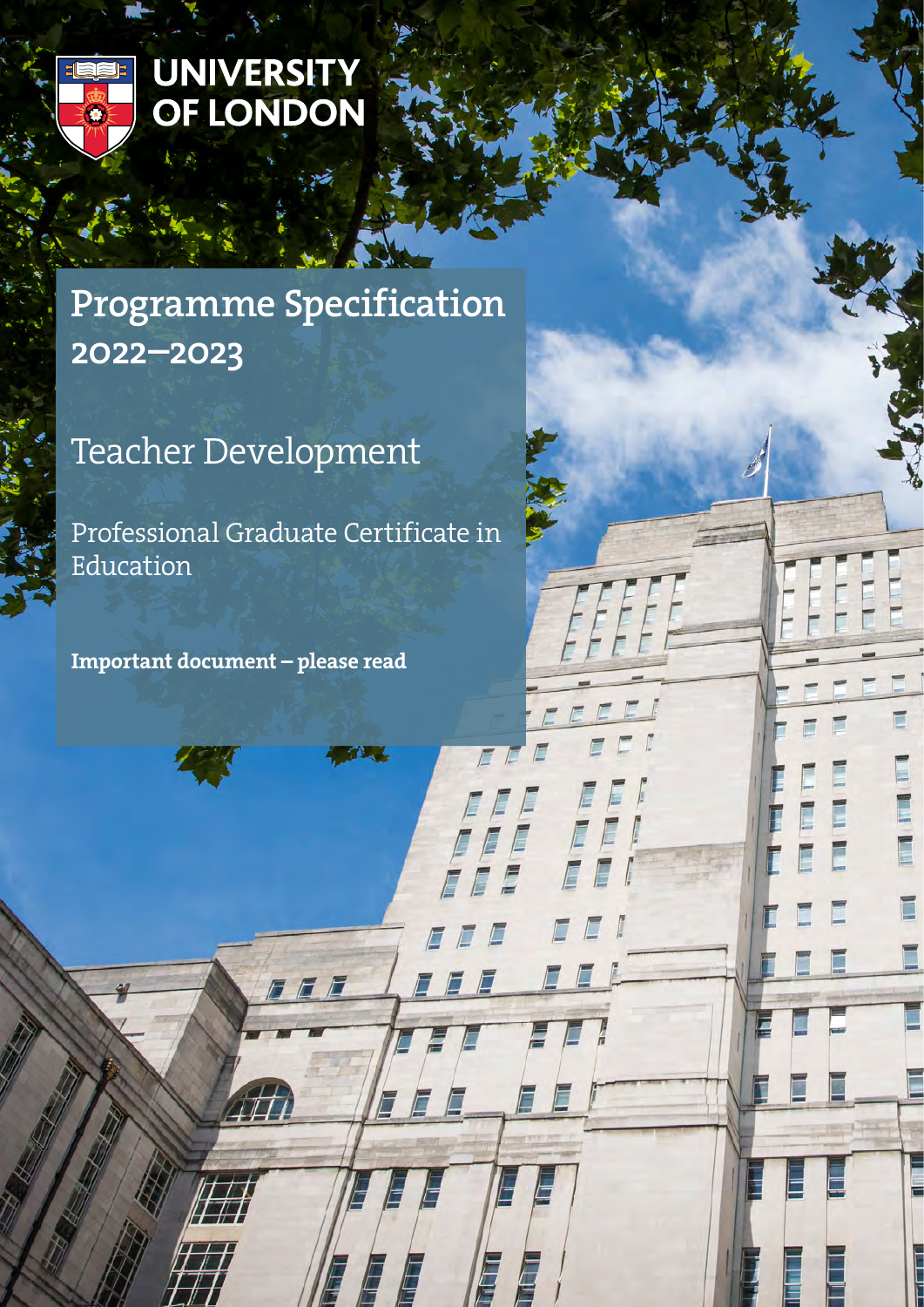# Table of Contents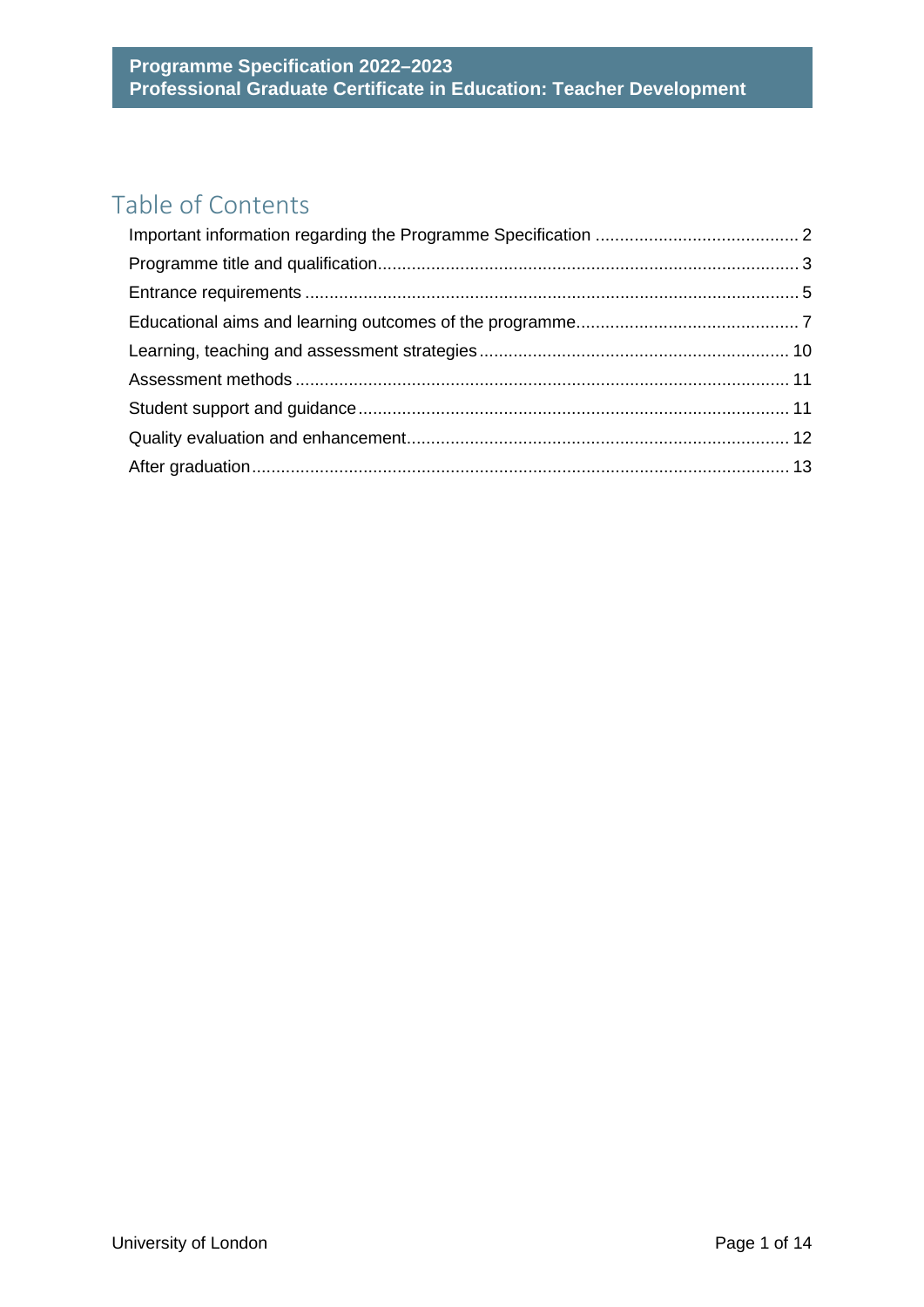# <span id="page-2-0"></span>**Important information regarding the Programme Specification**

#### **Last revised:** 12 April 2022

The Programme Specification gives a broad outline of the structure and content of the programme, the entry level qualifications, as well as the learning outcomes students will achieve as they progress. Some of the information referred to in this programme specification is included in more detail on the University of London [website.](http://www.london.ac.uk/) Where this is the case, links to the relevant webpage are included.

Where links to external organisations are provided, the University of London is not responsible for their content and does not recommend nor necessarily agree with opinions expressed and services provided at those sites.

If you have a query about any of the programme information provided registered students should use the *ask a question* button in the [student portal o](https://my.london.ac.uk/)therwise the *Contact Us* button on each webpage should be used.

#### **Terminology**

The following language is specific to the programme:

**Module:** Individual units of the programme are called modules. Each module is a selfcontained, formally-structured learning experience with a coherent and explicit set of learning outcomes and assessment criteria.

**Critical Friend:** Someone you nominate to observe your teaching and give you written feedback.

#### **Key revisions made**

Programme specifications are revised annually. The relevant committee of UCL Institute of Education, as part of its annual review of standards, confirms the programme structure and the educational aims and learning outcomes, and advises on any development in student support.

Where changes have been made which may impact on continuing students, these are listed below. For all new students, the programme and general information provided in this document is correct and accurate and will be applicable for the current year.

#### **Significant changes made to the Programme Specification 2022–2023**

- The Professional Graduate Certificate in Education: Teacher Development is no longer awarded on a pass/fail basis only. From 2022-2023, the awarding will be distinction/merit/pass.
- The minimum computer requirements for entry have been updated.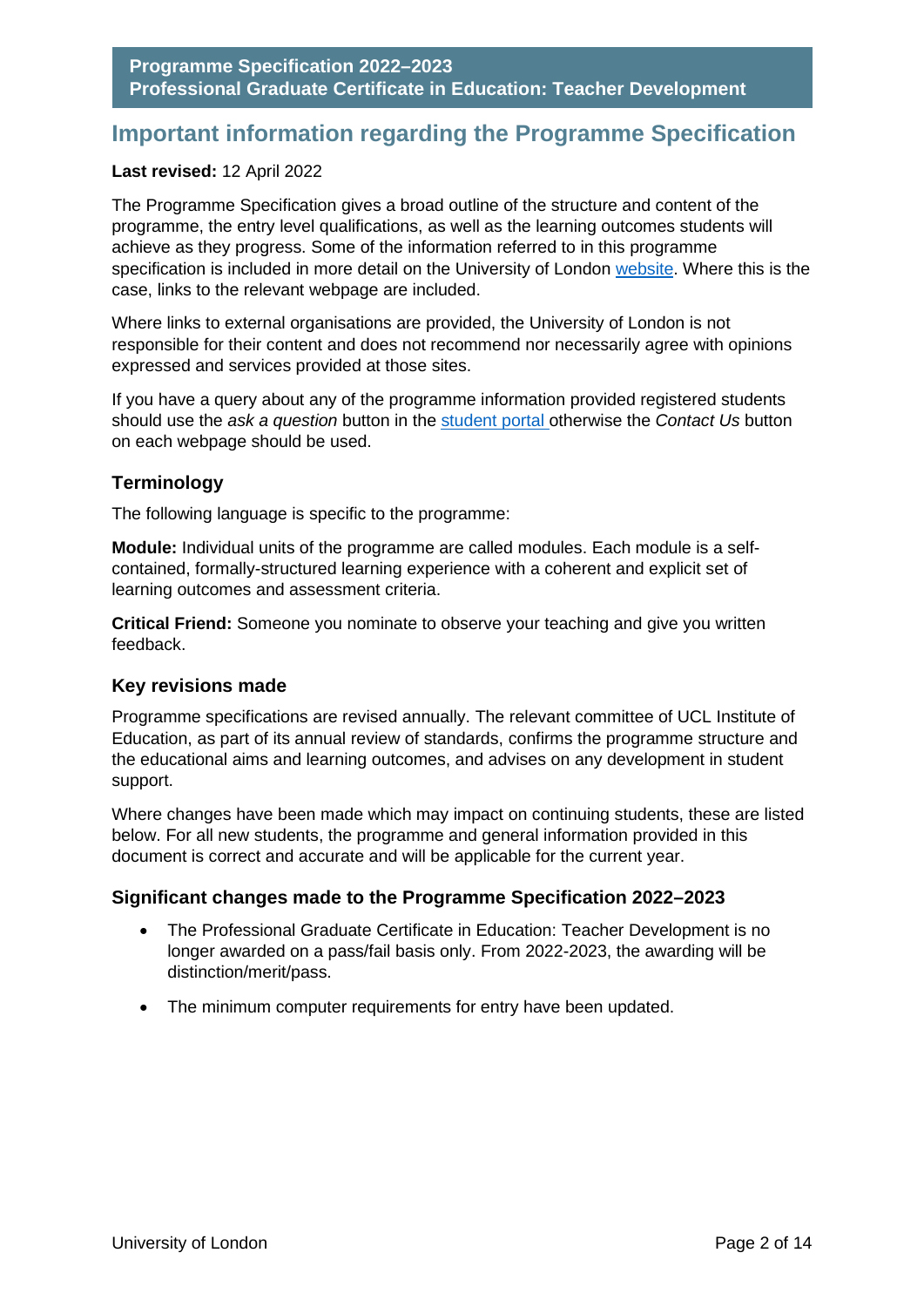# <span id="page-3-0"></span>**Programme title and qualification**

#### **Programme title**

Teacher Development

#### **Award title**

Professional Graduate Certificate in Education: Teacher Development

The award certificate will indicate the level of the academic performance achieved by classifying the award. The classification of the award will be based on the ratified marks from the completed assessments.

The classification system for the Professional Graduate Certificate in Education: Teacher Development is as follows:

Distinction; Merit; Pass

Specific rules for the classification of awards are given in the [Programme Regulations](https://london.ac.uk/current-students/programme-documents/regulations) under Scheme of Award.

#### **Level of the programme**

The Frameworks for Higher Education Qualifications of UK Degree-Awarding Bodies (FHEQ) forms part of the UK Quality Code for Higher Education of the [Quality Assurance](http://www.qaa.ac.uk/en)  [Agency for Higher Education](http://www.qaa.ac.uk/en) (QAA).

The qualification is placed at the following Level of the FHEQ:

Professional Graduate Certificate in Education Level 6

#### **Relevant QAA subject benchmarks group(s)**

See the [QAA website](http://www.qaa.ac.uk/) for information:

Education Studies

<https://www.qaa.ac.uk/quality-code/subject-benchmark-statements>

#### **Awarding body**

University of London

#### **Registering body**

University of London

[www.london.ac.uk](http://www.london.ac.uk/)

#### **Academic direction**

UCL Institute of Education

#### **Accreditation by professional or statutory body**

Not applicable.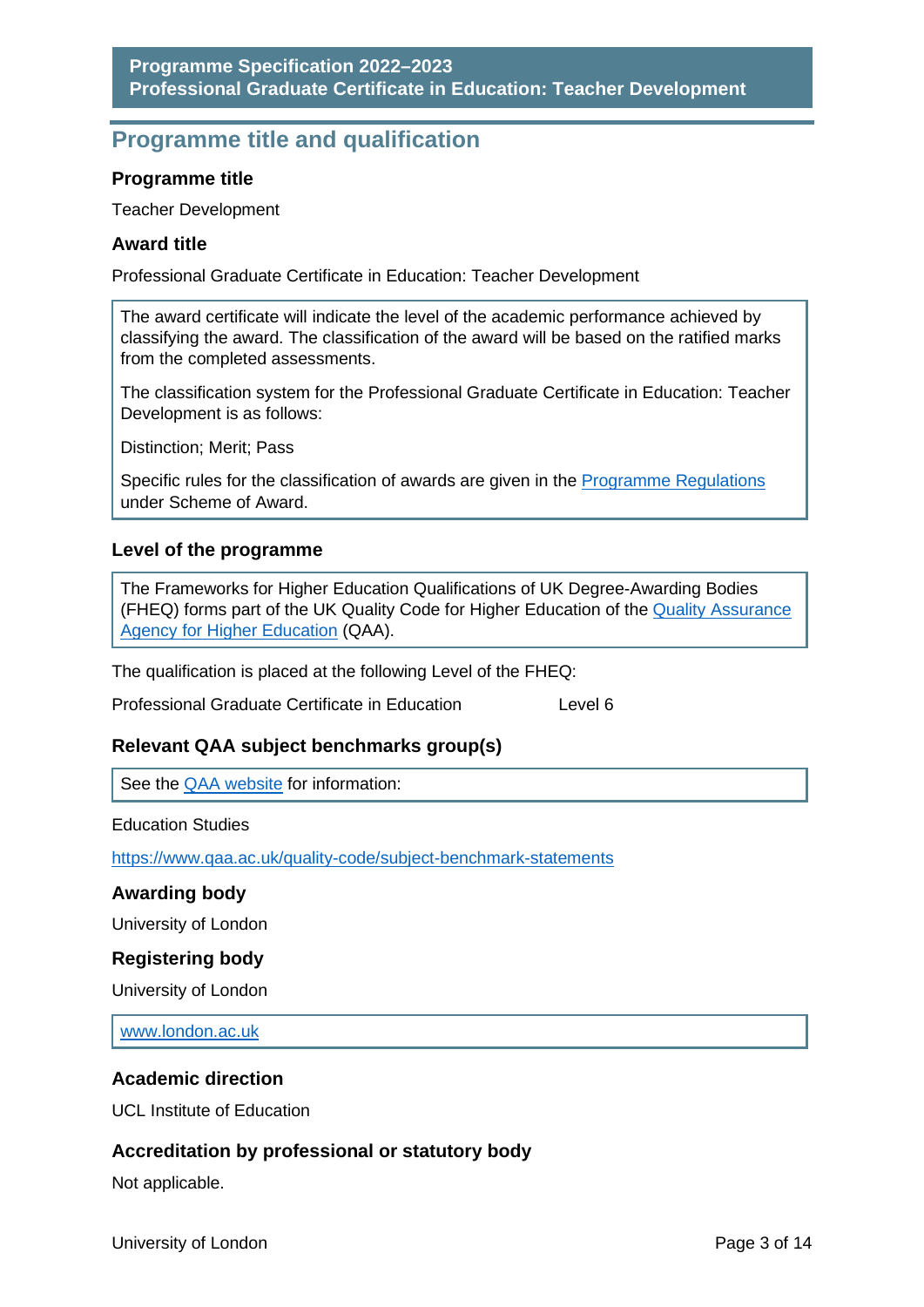#### **Language of study and assessment**

English

#### **Mode of study**

Study is by online and flexible learning with an internet-based Virtual Learning Environment (VLE).

#### **Programme structure**

The programme consists of two modules as follows:

- Module 1: Thinking about Learning [TD3001]
- Module 2: Learning in Teaching [TD3002]

#### **Maximum and minimum periods of registration**

The maximum and minimum period of registration, from a student's effective date of registration, are:

|                                                                 | <b>Minimum</b> | Maximum   |
|-----------------------------------------------------------------|----------------|-----------|
| Professional Graduate Certificate in Education $\vert$ One year |                | Two years |

Study materials are made available after registration and on payment of the applicable fee.

#### **Credit value of modules**

Further information about the credit systems used by universities in the UK and Europe is provided by the [Quality Assurance Agency](http://www.qaa.ac.uk/en) and the [European Credit Transfer and](http://ec.europa.eu/education/resources/european-credit-transfer-accumulation-system_en.htm)  [Accumulation System.](http://ec.europa.eu/education/resources/european-credit-transfer-accumulation-system_en.htm)

Where credits are assigned to courses of a programme, credit indicates the amount of learning carried out in terms of the notional number of study hours needed, and the specified FHEQ credit level indicates the depth, complexity and intellectual demand of learning involved. The details below indicate the UK credits and the European Credit Transfer and Accumulation System (ECTS) values.

Credits are assigned to the modules of the programme as follows:

• 30 UK credits or 15 ECTS credits for each module. Modules have been designated FHEQ level 6.

A student awarded the Professional Graduate Certificate in Education will have accumulated 60 UK credits or 30 ECTS credits.

One UK credit equates to a notional ten hours of study.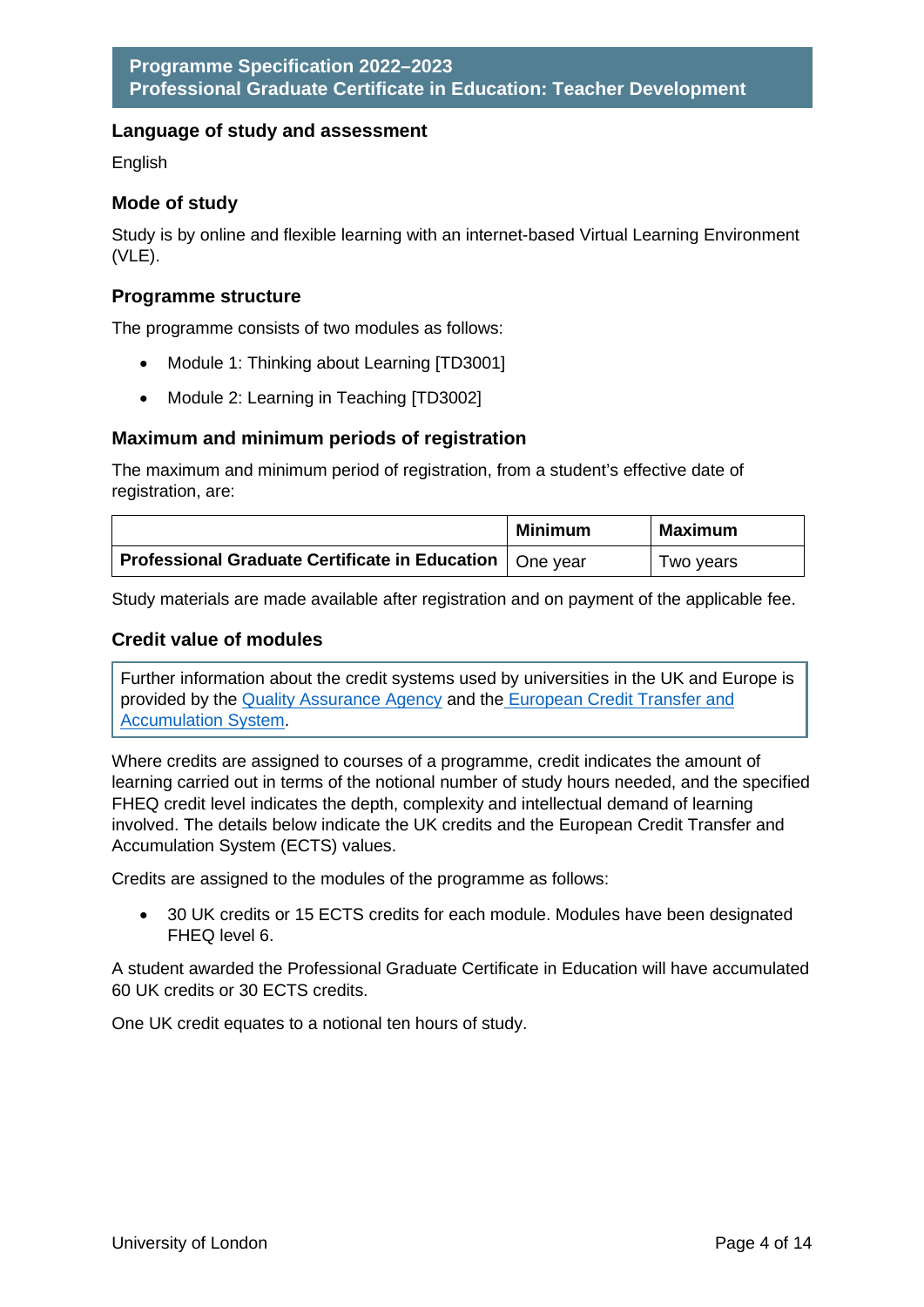#### **Recognition of prior learning**

Recognition of prior learning is a generic term for the process by which we recognise and, where appropriate, award credit for learning that has taken place elsewhere, before entry onto this programme of study.

Where the prior learning covered a similar syllabus to a module/course studied elsewhere, credit will be awarded as if you took the University of London module/course.

See the [General Regulations](https://london.ac.uk/current-students/programme-documents/regulations) (Section 3) and [Programme Regulations](https://london.ac.uk/current-students/programme-documents/regulations) for more rules relating to prior learning.

Prior learning will not be recognised or accredited for this programme.

### <span id="page-5-0"></span>**Entrance requirements**

Applicants must submit an application in line with the procedures and deadlines set out on the [website.](https://london.ac.uk/applications/how-apply)

Details of the programme specific requirements are given on the programme page, under the [Entry Requirements.](https://london.ac.uk/courses/teacher-development#entry-requirements)

To register, you must fulfil the following criteria:

- An undergraduate qualification or equivalent at FHEQ level 5 or above (appropriate qualification/subject approved by University of London and checked against NARIC for compatibility),
- Qualifications equivalent to an undergraduate degree will also meet the entry requirements for example Pearson level 5 certificates

*or*

• Cambridge International Examinations: Professional Development Qualification – Diploma (Level 5) which has been examined in English and studied between January 2015 and February 2017.

All applicants are expected to be working in a school setting in a teaching role (as a teacher, a teaching assistant or a volunteer). In that role, they would sometimes have responsibility for the whole class as appropriate. Applicants should have completed at least two years teaching before they commence study on the programme. These requirements to be confirmed at application via reference from head teacher of the school.

#### **English language requirements**

Applicants must satisfy the English language requirements for the programme. You can fulfil the English language requirements for our undergraduate programmes with one of the awards or proficiency tests listed on the [website.](https://london.ac.uk/applications/how-apply/english-requirements)

Where an applicant does not meet the prescribed English language proficiency requirements but believes that they can demonstrate the requisite proficiency for admission the University may, at its discretion, consider the application.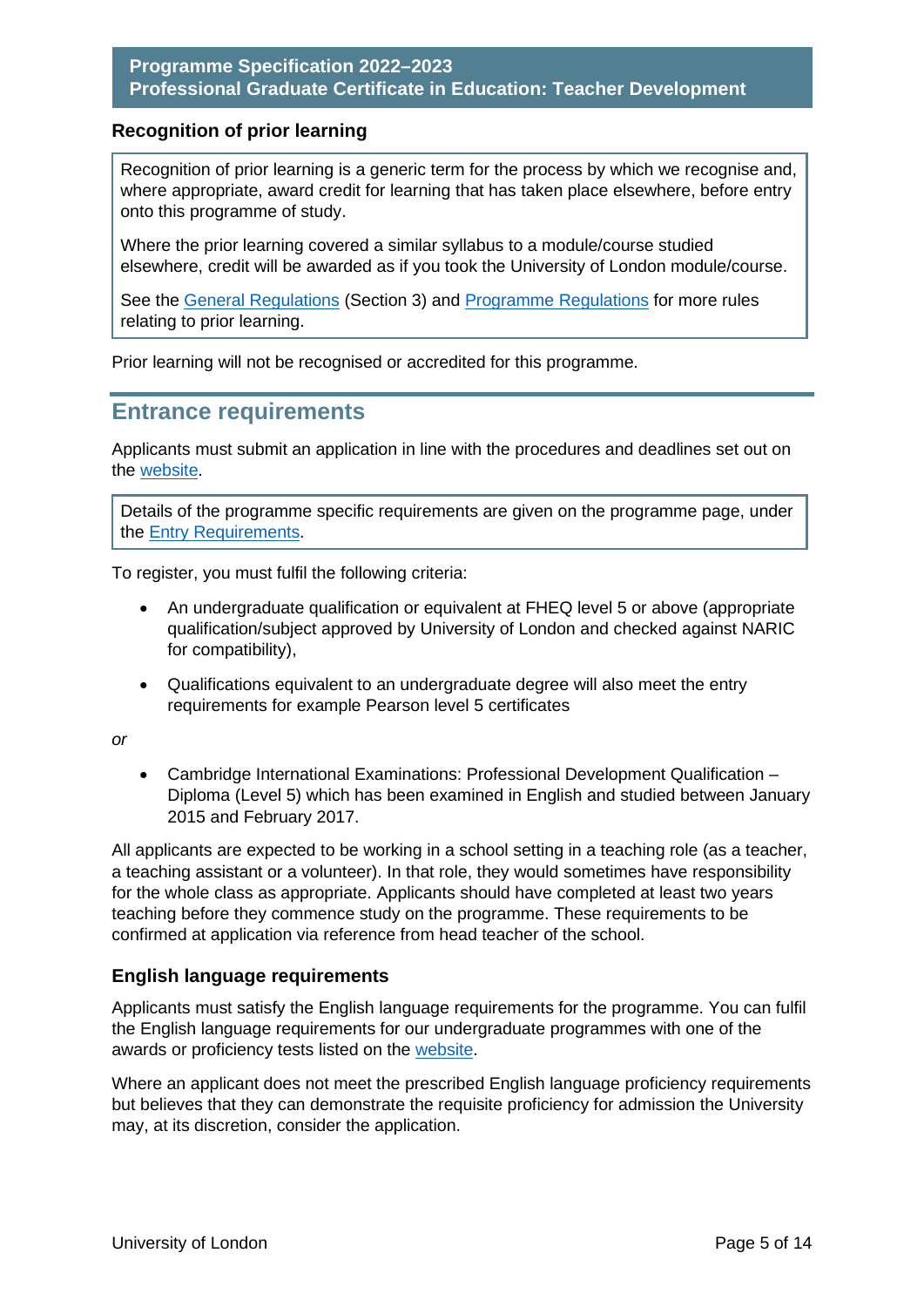#### **Internet access and computer specification**

Students will require regular access to a computer with an internet connection to use the University of London's online resources and systems.

Students must be able to download and install software to their Windows or MacOS device to include secure examination browsers for online assessment purposes (if offered on your programme of study).

The computer must have at least the following minimum specification:

- Windows: 7, 8, and 10 on 64-bit platforms (Windows 10 recommended)
- macOS: OS X 10.14 and higher
- CPUs newer than 2011 (Intel Sandy Bridge or newer)
- OpenGL 2.0 graphics driver
- Local storage for the recording of proctored examinations (75MB per hour)
- Web camera & microphone (internal or external)
- A broadband internet connection (minimum of 0.15Mbps upload speed)

And the following applications installed:

- a word processor that accepts Microsoft Word formats (.doc and .docx);
- a pdf reader.

#### **Students with access requirements**

The University of London welcomes applications from disabled students and/or those who have access requirements. The University will make every effort to provide reasonable adjustments to enable those with a disability, learning difficulty or access requirements to have the same opportunity as all other students to successfully complete their studies.

The University is committed to managing the application procedure and the programme itself to ensure that services are accessible for all students and that an inclusive environment is created. Students with a disability, or others who may need access arrangements, , should complete the relevant section of the application form, or contact the [Inclusive Practice](mailto:special.arrangements@london.ac.uk)  [Manager.](mailto:special.arrangements@london.ac.uk)

Requests are considered by a University panel, whose purpose is to ensure that students with disabilities and/or specific access requirements are neither advantaged nor disadvantaged by such arrangements when compared with other students. These considerations remain separate from the academic selection processes.

#### For further information, see [Inclusive Practice Policy](https://london.ac.uk/applications/how-it-works/inclusive-practice-access-arrangements)

#### **Sources of funding and scholarships**

Information about potential sources of funding and scholarships is updated annually and where available is included in the prospectus web pages.

For further information see the [website](https://london.ac.uk/applications/funding-your-study)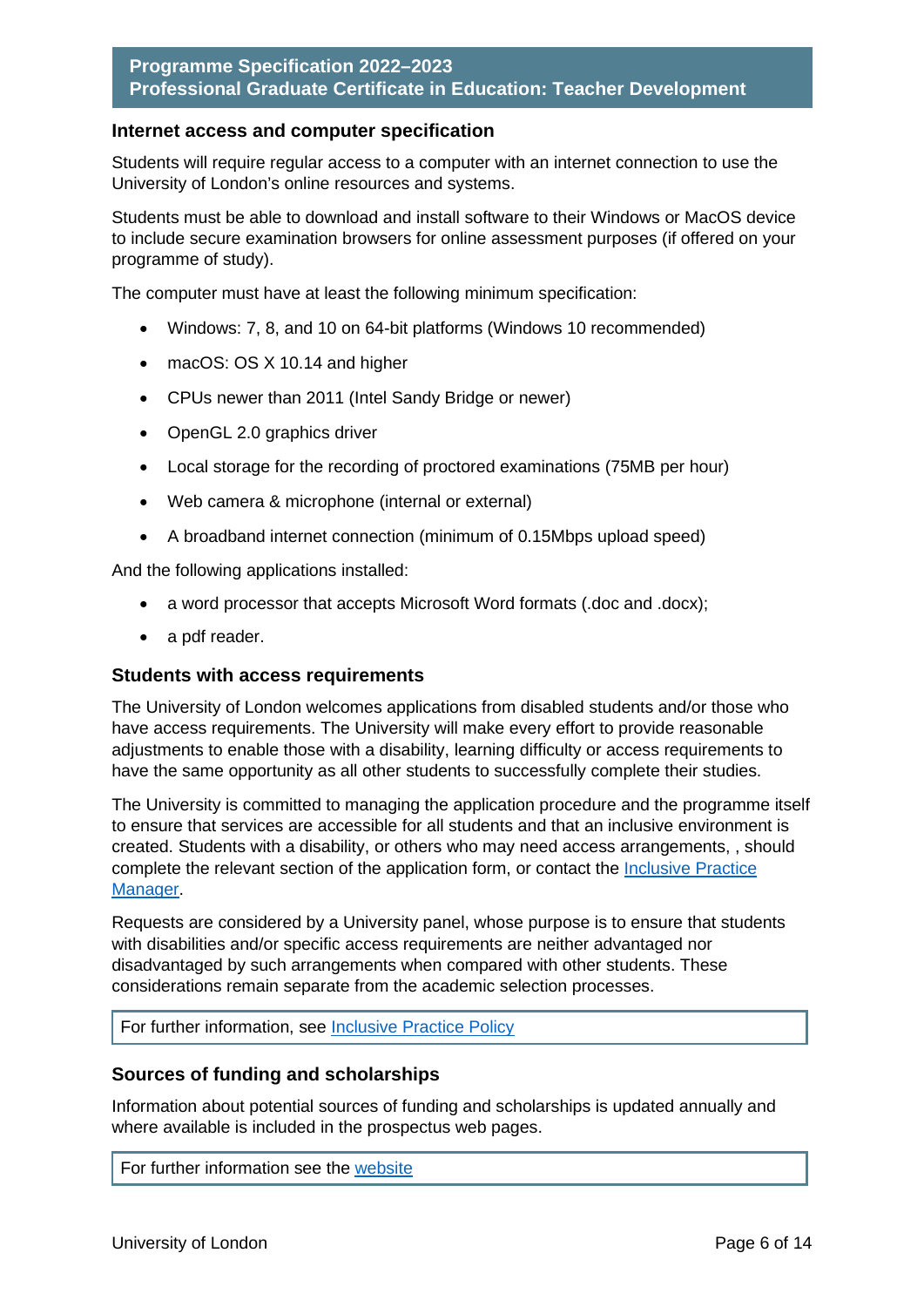# <span id="page-7-0"></span>**Educational aims and learning outcomes of the programme**

The primary aim of this programme is to support the continuing professional development (CPD) of teachers working in international contexts. To this end, the programme aims to enable its students to:

- 1. Examine concepts of teaching and learning through reflection of their practice in the classroom;
- 2. Develop analytical practices in consideration of their professional role as teachers;
- 3. Consolidate and extend their knowledge of the curriculum and pedagogy of the subjects they teach as appropriate to the age range they practice within
- 4. Study current evidence-informed scholarship on teaching, learning and professional practice;
- 5. Develop professional skills through the completion of activities including lesson planning, creation of pedagogic materials and evaluation of their use;
- 6. Acquire new pedagogical skills and knowledge and extend their professional knowledge, skills and understanding;
- 7. Consider the diverse needs of the students they teach and reflect on other needs of students so developing new approaches to teaching and learning;
- 8. Demonstrate achievement of agreed teaching standards (developed with the client or for individuals);
- 9. Understand the value of continuing professional development and establish opportunities to continue their own professional development.

This programme does not offer UK Qualified Teacher Status (QTS).

#### **Learning Outcomes**

The principle learning outcomes will be:

- 1. A systematic understanding of the key aspects of teaching and learning practices, including pedagogic and subject knowledge, for a defined age phase of learners;
- 2. A professional understanding of pedagogical content knowledge as it applies to their chosen age phase and/or subject;
- 3. An ability to analyse and critically reflect on professional practices, particularly their own;
- 4. A critical understanding of teaching and learning which allows them to devise and sustain arguments and reflect on the challenges presented to teachers;
- 5. A conceptual understanding of their own practice and others practice in relation to current research in teaching, learning, pedagogy and practice in education and an ability to articulate this clearly through relevant artefacts;
- 6. An appreciation of the challenges and uncertainty of education and in particular, teaching and learning practices;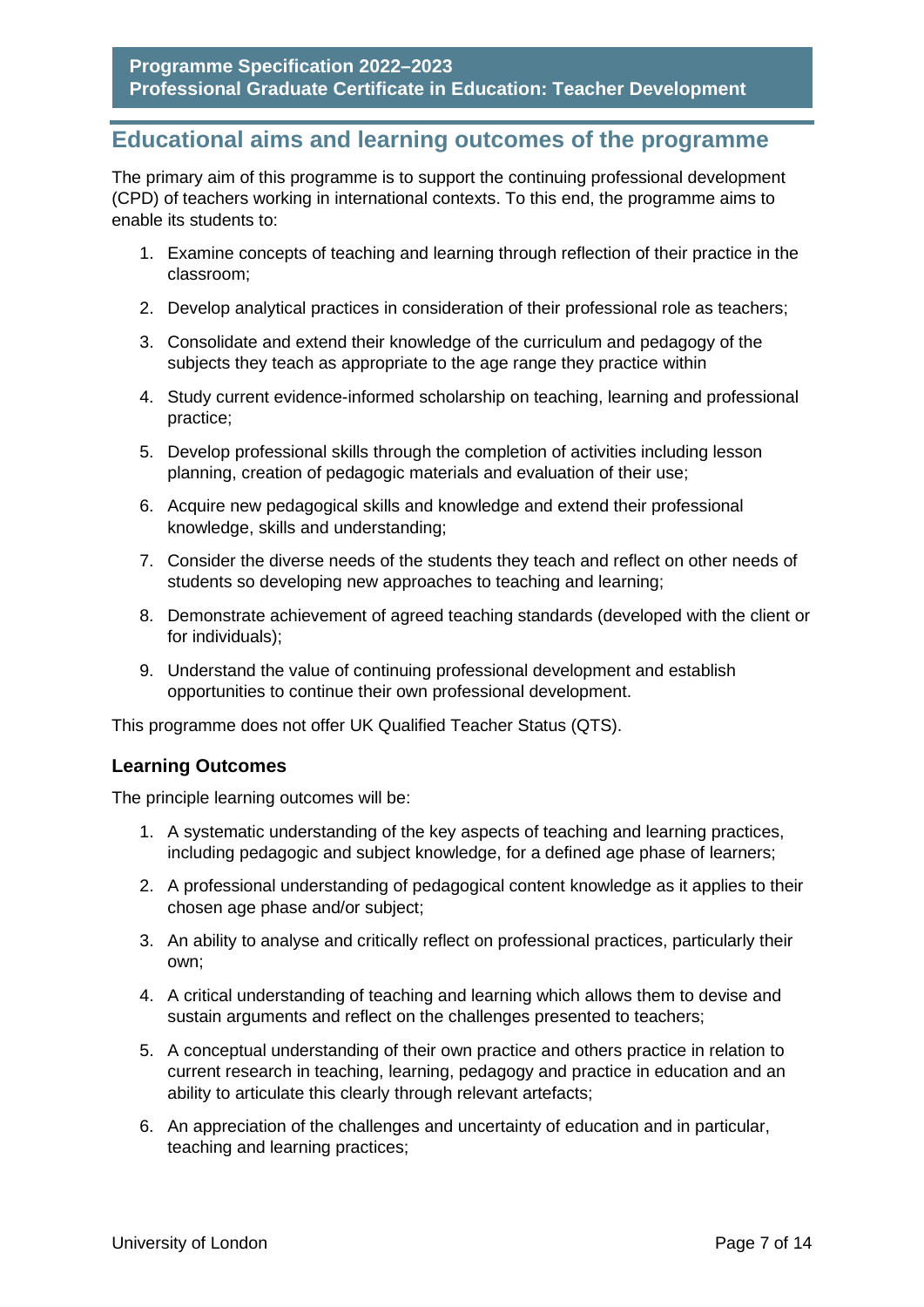7. The ability to manage their own learning and reflect on their practice in the light of scholarly reading and discussion so as to improve and change the outcomes for their learners.

#### **Knowledge and Understanding**

All students will demonstrate a systematic understanding of learning and teaching through:

- engagement with research and relevant literature;
- critical analysis and reflection of their own practice;
- enquiry into their own practice.

#### **Application**

All students will consider the application of learning and teaching through:

- employing processes of planning, application, reviewing and refining teaching;
- observing learning and reflecting on changes needed to their teaching;
- consideration of teaching standards and how their practice meets these.

#### **Reflection**

All students will reflect on their professional practice both in their own settings and in responses to the programme by:

- responding to peer review;
- making appropriate changes in their teaching to enhance learners outcomes;
- engaging in professional conversations with a Critical Friend.

#### **Transferable skills**

Through engagement with learning and teaching processes explored in practice and in the academic and professional literature, all students will demonstrate:

- the ability to construct and communicate oral and written arguments:
- the effective use of technology and interpretation of numerical and other data;
- a positive and constructive response to changes in their practice.

#### **Module learning outcomes**

The intended learning outcomes for each module are listed in the table below. Module 1: Thinking about Learning intended learning outcomes are focused on learning theories, on how learning happens in the classroom, and on what research tells us about learning. Module 2: Learning in Teaching intended learning outcomes shift the focus to assessment for learning and inclusion. The module is completed by helping students to think beyond the programme to their own professional development considering inquiry into their practice.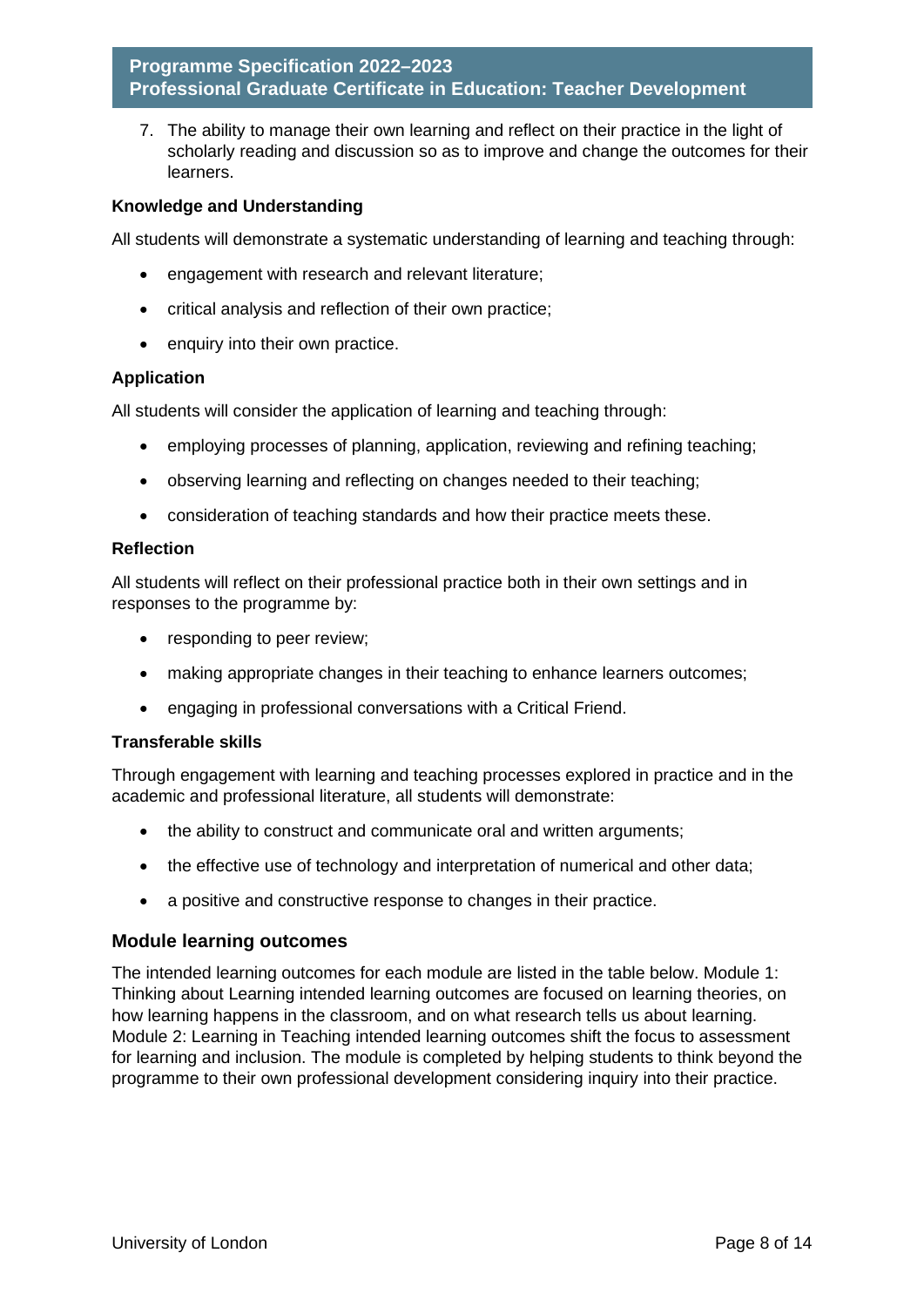#### **Module 1: Thinking about Learning**

#### **Aims:**

All students will:

- Examine concepts of teaching and learning through reflection of their practice in the classroom in observing learning and supporting learners.
- Develop analytical practices in consideration of themselves as teachers.
- Consolidate and extend their knowledge of the curriculum and pedagogy of the subjects they teach as appropriate to the age range they practise within.
- Study current evidence informed scholarship on teaching, learning and professional practice.
- Develop professional skills through the completion of activities including lesson planning, creation of pedagogic materials and evaluation of their use.
- Acquire new pedagogical skills and knowledge and extend their professional knowledge, skills and understanding through consideration of themselves as learners.

Consider the diverse needs of the pupils they teach and reflect on other needs of pupils so developing new approaches to teaching and learning.

#### **Learning Outcomes:**

- A systematic understanding of learners and learning, including pedagogic and subject knowledge, for a defined age phase of pupils.
- An ability to analyse and critically reflect on their own practice.
- A critical understanding of teaching and learning which allows them to devise and sustain arguments and reflect on the challenges presented to teachers.
- A conceptual understanding of their own practice and others' practice in relation to current research in teaching, learning, pedagogy and practice in education.
- An appreciation of the challenges and uncertainty of learning practices.

The ability to manage their own learning and reflect on their practice in the light of scholarly reading and discussion so as to improve and change the outcomes for their learners.

#### **Module 2: Learning in Teaching**

#### **Aims:**

All students will:

- Examine concepts of teaching and learning through consideration of evidence informed scholarship around the concepts of assessment for learning and inclusion.
- Develop analytical practices in consideration of their professional role as teachers.
- Consolidate and extend their knowledge of the curriculum and pedagogy of the subjects they teach as appropriate to the age range they practice within.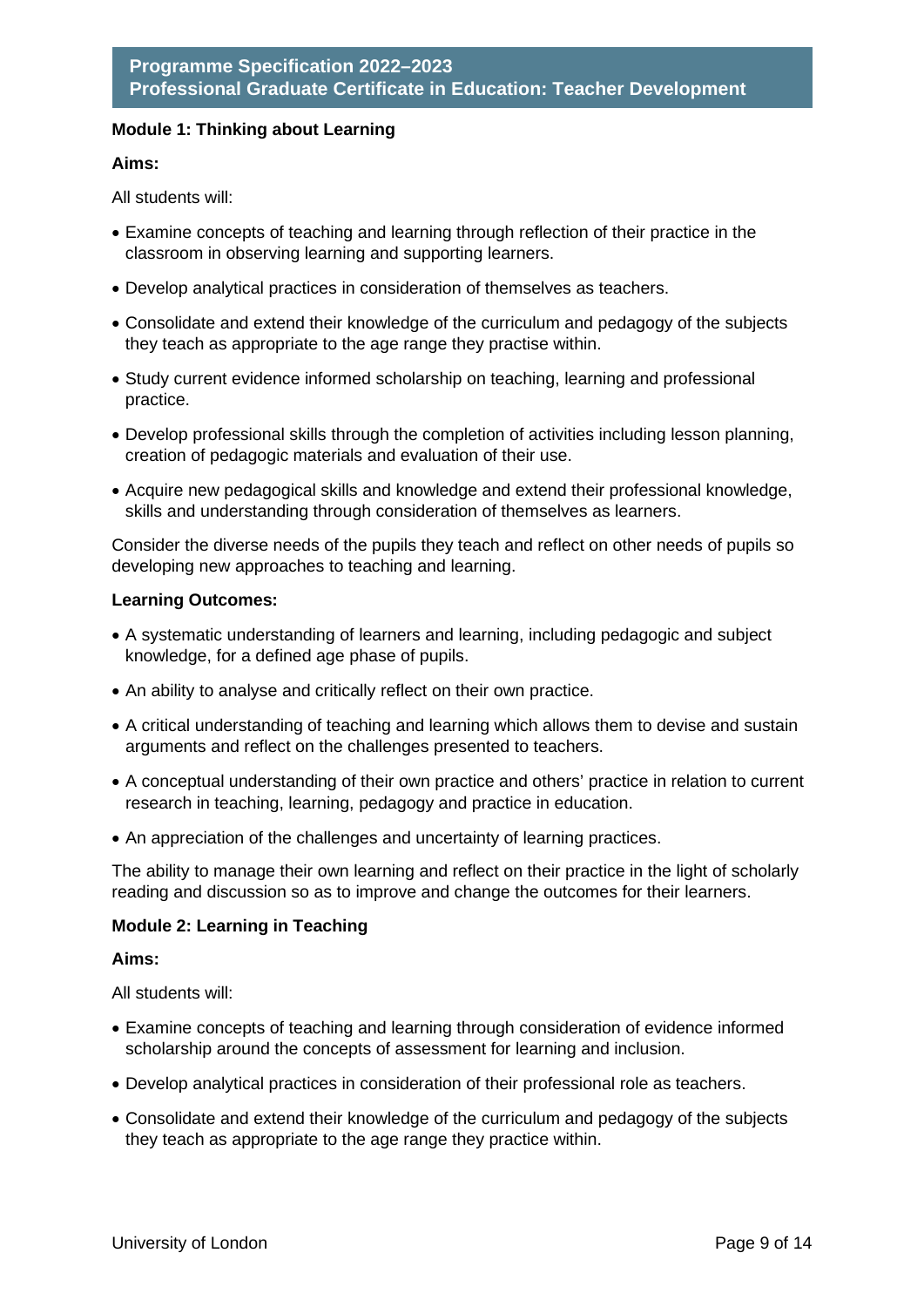- Develop professional skills through the completion of activities including lesson planning, creation of pedagogic materials and evaluation of their use.
- Acquire new pedagogical skills and knowledge and extend their professional knowledge, skills and understanding of assessment and inclusion practices.
- Consider the diverse needs of the pupils they teach and reflect on other needs of pupils so developing new approaches to teaching and learning.
- Understand the value of continuing professional development and establish opportunities to continue their own professional development through the consideration of themselves as reflective practitioners.

#### **Learning Outcomes:**

- A systematic understanding of the key aspects of teaching and learning practices, including pedagogic and subject knowledge, for a defined age phase of pupils.
- A professional understanding of pedagogical content knowledge as it applies to assessment for learning and inclusion in their subject/age phase.
- An ability to analyse and critically reflect on their own professional practice.
- A critical understanding of teaching and learning which allows them to devise and sustain arguments and reflect on the challenges presented to teachers.
- A conceptual understanding of their own practice and others practice in relation to current research in teaching, learning, pedagogy and practice in education.
- An appreciation of the challenges and uncertainty of education through reflection on assessment for learning and inclusion practices in their own educational settings.

The ability to manage their own learning and reflect on their practice in the light of scholarly reading and discussion so as to improve and change the outcomes for their learner.

# <span id="page-10-0"></span>**Learning, teaching and assessment strategies**

Learning is facilitated through the Virtual Learning Environment (VLE) through directed activities. Each module framework is designed to be open ended so that the differences of expectations in different countries can reflect the needs identified in country and support teachers in their particular challenges.

All students will be expected to engage with coursework online on a regular basis and engage in critical reflection and professional discussion with colleagues on the programme. An important part of the coursework will be regular observations by Critical Friends and where possible through video recording shared online. These observations will help support professional development and enable students to bring concrete practice to professional discussions online and in their written work.

All students will keep a Portfolio which will be submitted to demonstrate engagement with the modules. For each observation, students will be expected to provide a typed lesson plan (proforma will be available in the VLE) collated in their Portfolio.

Students are mainly supported through peer engagement and through the programme materials. Additional tutorial support will be provided through: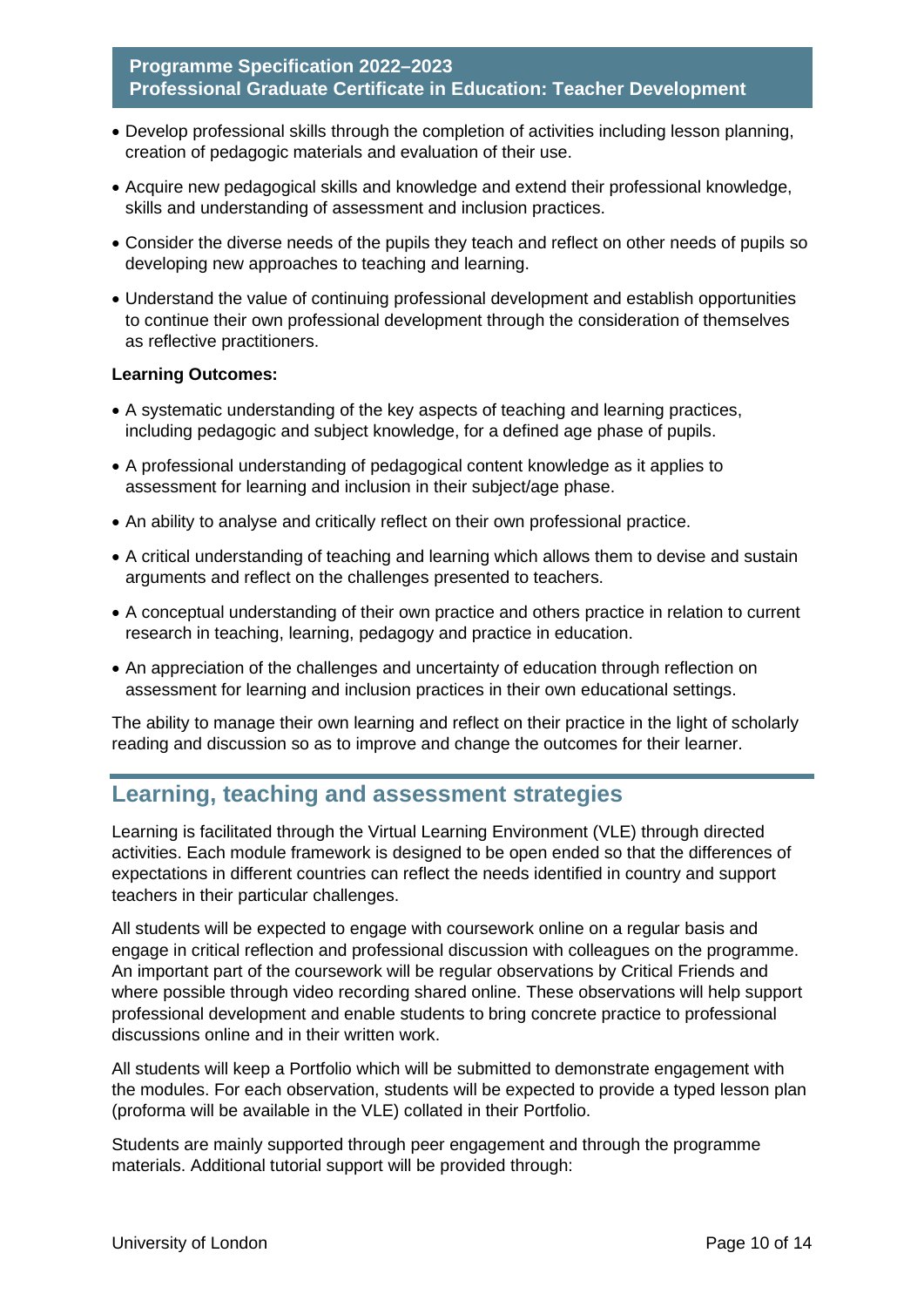- Engagement in Keep In Touch forums tutors will respond to themes/threads of discussion weekly (this will also be supported by peer engagement)
- Individual responses (where students are misunderstanding or need direct responses)
- Formative feedback on draft assignments returned within 20 working days
- Summative feedback on final assignments returned within 1 calendar month

#### <span id="page-11-0"></span>**Assessment methods**

All students will keep a portfolio which will be a personal documentation of their professional development throughout the programme. This will be submitted at the end of each module and will be assessed on a distinction/merit/pass basis. Further guidance is available in the VLE.

Ongoing formative assessment is an important pedagogical part of the programme. Course tutors will monitor the portfolio to recognise specific needs of individual students. Written peer formative feedback will be supplied through the responses to online discussion forums. Tutors will also provide written formative feedback to discussion forum, specific elements of the portfolio, the first two analyses of observations and on a draft of each module coursework submitted. Students are not required to submit a formative assignment (or draft of the summative assignment) but are strongly advised to do so, as the module tutor will give advice about work to be done to meet the criteria for summative assessment.

Each module in the programme is assessed by the following:

**Module 1: Thinking about Learning** is assessed through the presentation of three elements: A Portfolio of Activity as a record of engagement within the module activities; Evidence of Professional Practice through at least six annotated and critically considered observations of teaching; and, a short essay assignment (2,000 words plus or minus 10%) on one aspect of learning developed through the module engagement.

**Module 2: Learning in Teaching** is assessed through the presentation of three elements: A Portfolio of Activity as a record of engagement within the module activities; Evidence of Professional Practice through at least six annotated and critically considered observations of teaching; and, an assignment of three short essays which explore the themes developed from the teaching of the module plus a short synopsis (4,000 words plus or minus 10%).

## <span id="page-11-1"></span>**Student support and guidance**

The following summarises the support and guidance available to students:

- [Student Guide:](https://london.ac.uk/current-students/programme-documents) this provides information which is common to all students and gives information about matters of importance from the start of a student's relationship with the University of London through to their graduation;
- Virtual Learning Environment (VLE): This gives access to materials (including lessons, activities and assignments) for each course studied.
- Programme handbook;
- Module guides (within the VLE) these introduce and develop the topics;
- Accompanying readings (available through the VLE);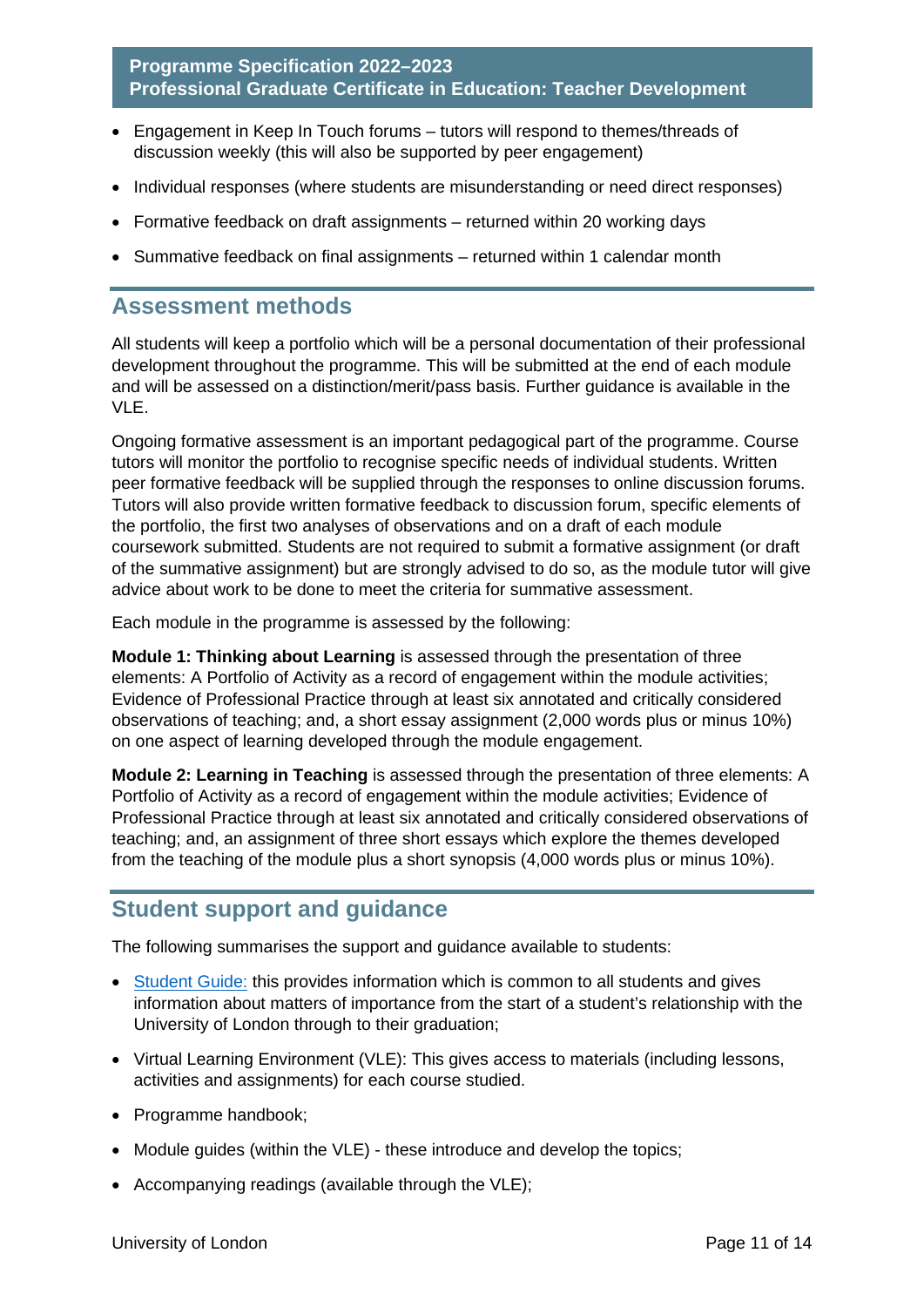- Support offered through a team of tutors;
- Regular tutor feedback on work through the VLE forums and submission areas;
- Additional tutorial support will be provided through:
	- $\circ$  Engagement in forums tutors will respond to themes/threads of discussion at given times (this will also be supported by peer engagement);
	- o Formative feedback on six elements (normally returned within 20 working days):
		- o Philosophical Statement
		- o Observations 1 and 2 (Module 1)
		- o Draft of Module 1 essay
		- o Draft of short essay 1 (Module 2)
		- o Draft of short essay 2 (Module 2)
		- o Draft of short essay 3 and synopsis (Module 2)
	- o Summative feedback on final assignments normally returned within 1 calendar month;
- [The Online Library](http://onlinelibrary.london.ac.uk/) this provides a range of full-text, multi-disciplinary databases where journal articles, book reviews and reports can be found;
- Online library collections are supplemented by the inter-library loan service from the British Library. Contact the [Online Library](http://onlinelibrary.london.ac.uk/) to make a request.
- University of London library registered students can use the resources located within the Senate House library.
- A University of London email account and web area for personal information management.

# <span id="page-12-0"></span>**Quality evaluation and enhancement**

The University of London delivers the majority of its flexible and distance learning programmes through a collaboration between the University of London Worldwide and member institutions of the University of London. However some of the flexible and distance learning programmes draw solely on academic input from the University of London, and are delivered without academic lead by a member institutions. The policies, partnerships (where applicable) and quality assurance mechanisms applicable for the programmes are defined in the following key documents: The Quality Framework, the [Quality Assurance Schedules,](https://london.ac.uk/about-us/academic-quality)  [Guidelines for Examinations,](https://london.ac.uk/support-examiners) General Regulations and, [for each programme, programme](http://www.london.ac.uk/regs)  [specific regulations.](http://www.london.ac.uk/regs)

#### **Awards standards**

All University of London awards have to align with the [Frameworks for Higher Education](https://www.qaa.ac.uk/docs/qaa/quality-code/qualifications-frameworks.pdf)  [Qualifications of UK Degree-Awarding Bodies](https://www.qaa.ac.uk/docs/qaa/quality-code/qualifications-frameworks.pdf) to assure appropriate qualification standards. In addition, every programme that is developed by a member institution of the University of London (or a consortium with representation by more than one member institution) will be developed to the same standard as would be applied within the institution concerned.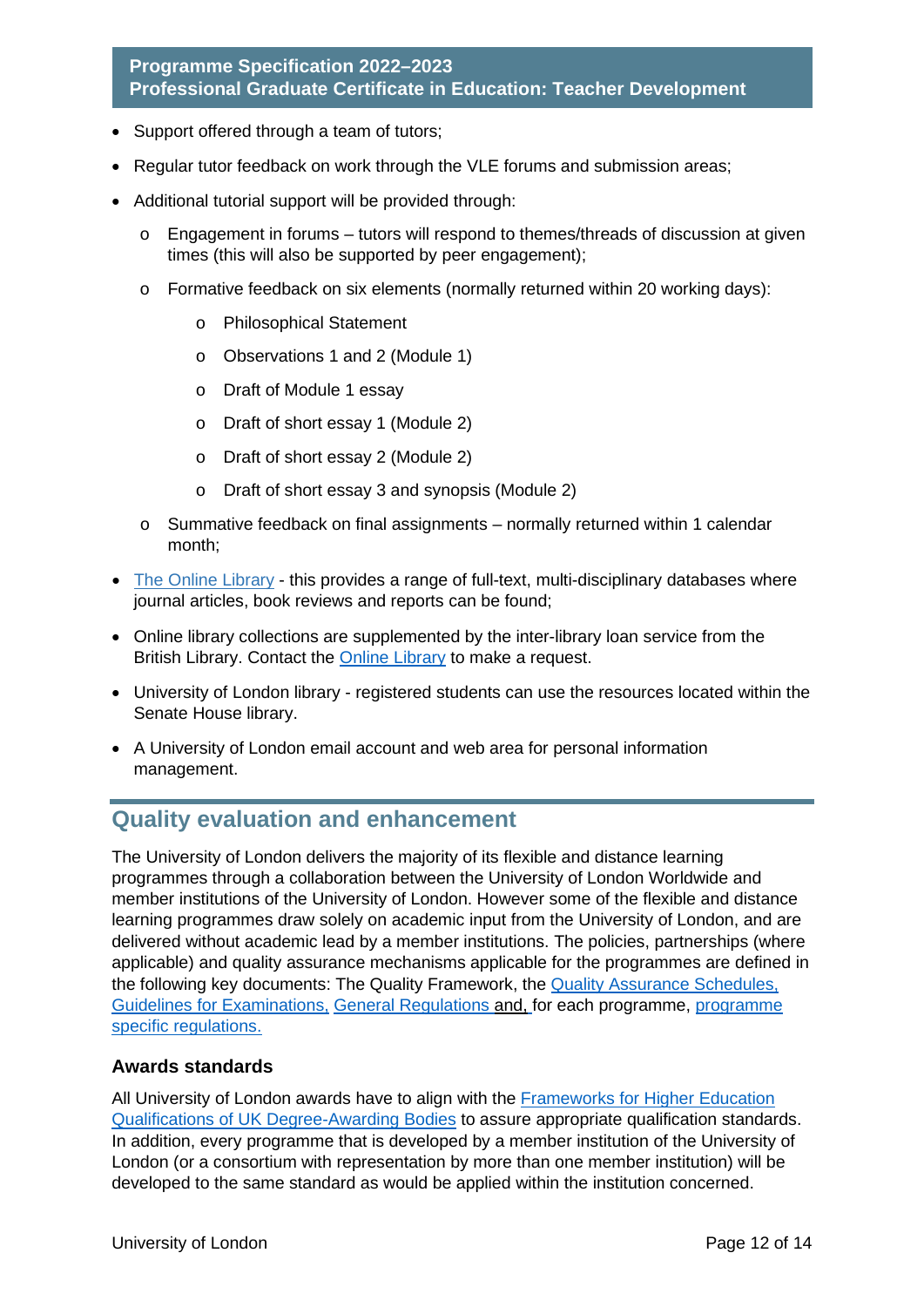Proportionate and robust approval procedures, including external scrutiny and student engagement are in place for all programmes. Learning materials are written and all assessments are set and marked by academic staff who are required to apply the University's academic standards.

#### **Review and evaluation mechanisms**

Some of the key mechanisms in place to assure the standards of all University of London qualifications and the quality of the student experience, include:

- Annual programme reports: produced for all programmes in order to review and enhance the provision and to plan ahead;
- Independent external examiners: submit reports every year to confirm that a programme has been assessed properly and meets the appropriate academic standards;
- Annual student information statistics: prepared for all systematic reporting within the University of London;
- Periodic programme reviews: carried out every 4-6 years to review how a programme has developed over time and to make sure that it remains current and up-to-date.

Improvements are made as necessary to ensure that systems remain effective and rigorous.

#### **Student feedback and engagement**

The principal channel for collecting feedback from students is the Student Experience Survey. Carried out every two years, this collects feedback from the student body on a range of topics relating to the student lifecycle. The results are analysed externally and then considered in a number of different ways, including by the programme team, principal committees and the senior leadership team. Details of any resulting actions taken are published on the Virtual Learning Environment and the Student Portal.

Additionally, on completion of their programme of study students will be invited to take a survey that seeks to measure what they have gained from their studies.

There are also opportunities for students to get involved in governance. An undergraduate and postgraduate student member is appointed by the University to the majority of committees through an annual appointment round. Some programmes also recruit student members at the programme level. Students are frequently invited to take part in quality review processes such as Periodic Programme Reviews, Programme approval, Thematic Reviews, MOOC review panels and ad hoc focus groups. Opportunities such as these are advertised through social media and on the website. More information can be found on the [website.](https://london.ac.uk/current-students/getting-involved)

Students can also apply to join the Student Voice Group, which meets four times a year to consider initiatives for enhancing student experience. Notes from these meetings are published on the Student Portal.

## <span id="page-13-0"></span>**After graduation**

#### **Further study**

Successful completion of the programme may serve as preparation for students who wish to go on to more advanced teacher training.